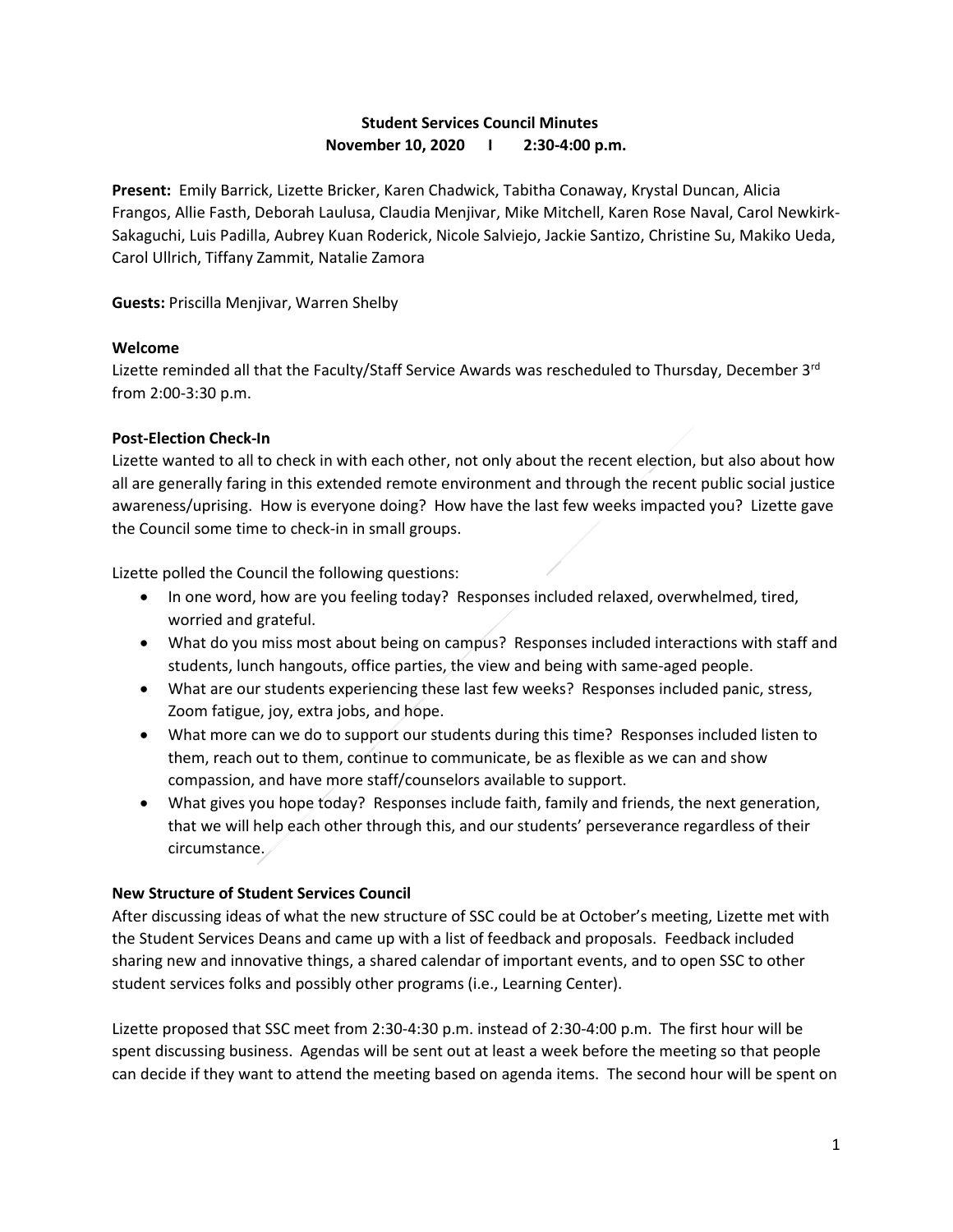program updates. This format will provide flexibility so more or less time can be spent on business, as needed. We will continue to sent Outlook invitation to SSC meeting to the program leads.

We recently met with Dave McLain about shared calendar options. The District is currently in the process of procuring a new calendar system that will address student services shared calendar needs. Dave will demo the calendar once the District finishes procuring the system and the roll out nears.

## **Data and Promise**

How do you show that the service that you're providing or the program that you're developing if (a) serving the population that you want to serve, (b) matching up to other goals and objectives that we have, or (c) if it's effective? Who and how do we service our students? Three areas of consideration are (1) Equity Metrics, (2) Educational Master Plan, and (3) Program Review Template.

CSM's Equity Plan has metrics and goals, identifying who our disproportionately impacted groups are, who we should be focusing on and how are we going to achieve our goals. This document is one of the most important planning documents to start incorporate into our planning.

The Educational Master Plan (EMP) identifies what we are going to do, i.e., create equitable opportunities for all of our students, support our students' aspirations, commit to progressive and innovative teaching and learning. The EMP gives some general overviews of how this was going to be accomplish. It's up to us to incorporate this into our planning and determine how we aligning to the EMP and Equity Plan.

Discussion around data is steering all to get ready for Program Review. Although Program Review is due in Fall 2021, the planning and data gathering should start now. Data could include quantitative and qualitative information. Our current draft of Program Review does not reflect EMP and Equity Plan, so it will have to be updated to include those areas. Lizette reviewed the current Program Review template.

What data do you need to tell your program's data story? How do you make programmatic changes to meet our students needs and address equity gaps? The goal is to create standard data sets, identify program specific data, and use data to help support our disproportionately impacted student populations.

The Promise Program was able to put together a data set that's reflective of who they serve and how they serve students. Tiffany shared a one-page document which contains data about the Promise Program students, and gives a snapshot of who Promise serves. She shared some of the data Promise receives. After comparing data, the program takes a step back to look at the big picture, questions who is missing in some of the success rates, and strategizes how the program could better support students. Data is requested every semester to update data sets and coding. Tiffany also shared a District report that contains Promise data that includes enrollment information, financial aid and promise applicants and retention and graduation rates for each cohort.

If a program serves all students (A&R, Financial Aid, Assessment), there are specific things that can be looked at to measure for Program Review. For example, A&R can look at degree evaluations (who